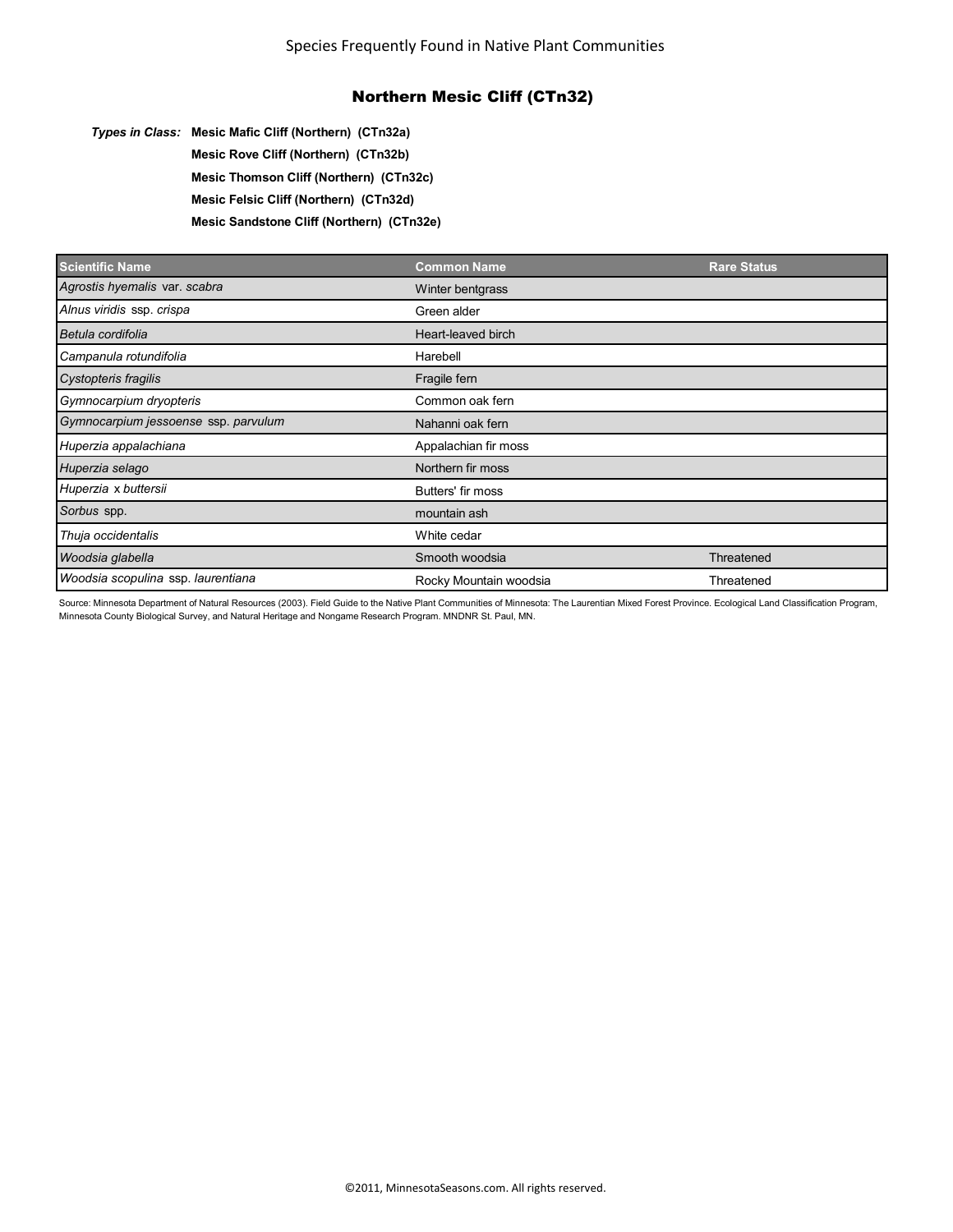### **Mesic Mafic Cliff (Northern) (CTn32a)**

| <b>Scientific Name</b> | <b>Common Name</b>   | <b>Rare Status</b> |
|------------------------|----------------------|--------------------|
| Campanula rotundifolia | Harebell             |                    |
| Huperzia appalachiana  | Appalachian fir moss |                    |
| Huperzia selago        | Northern fir moss    |                    |
| Huperzia x buttersii   | Butters' fir moss    |                    |
| Saxifraga aizoon       | Encrusted saxifrage  | Threatened         |
| Woodsia glabella       | Smooth woodsia       | Threatened         |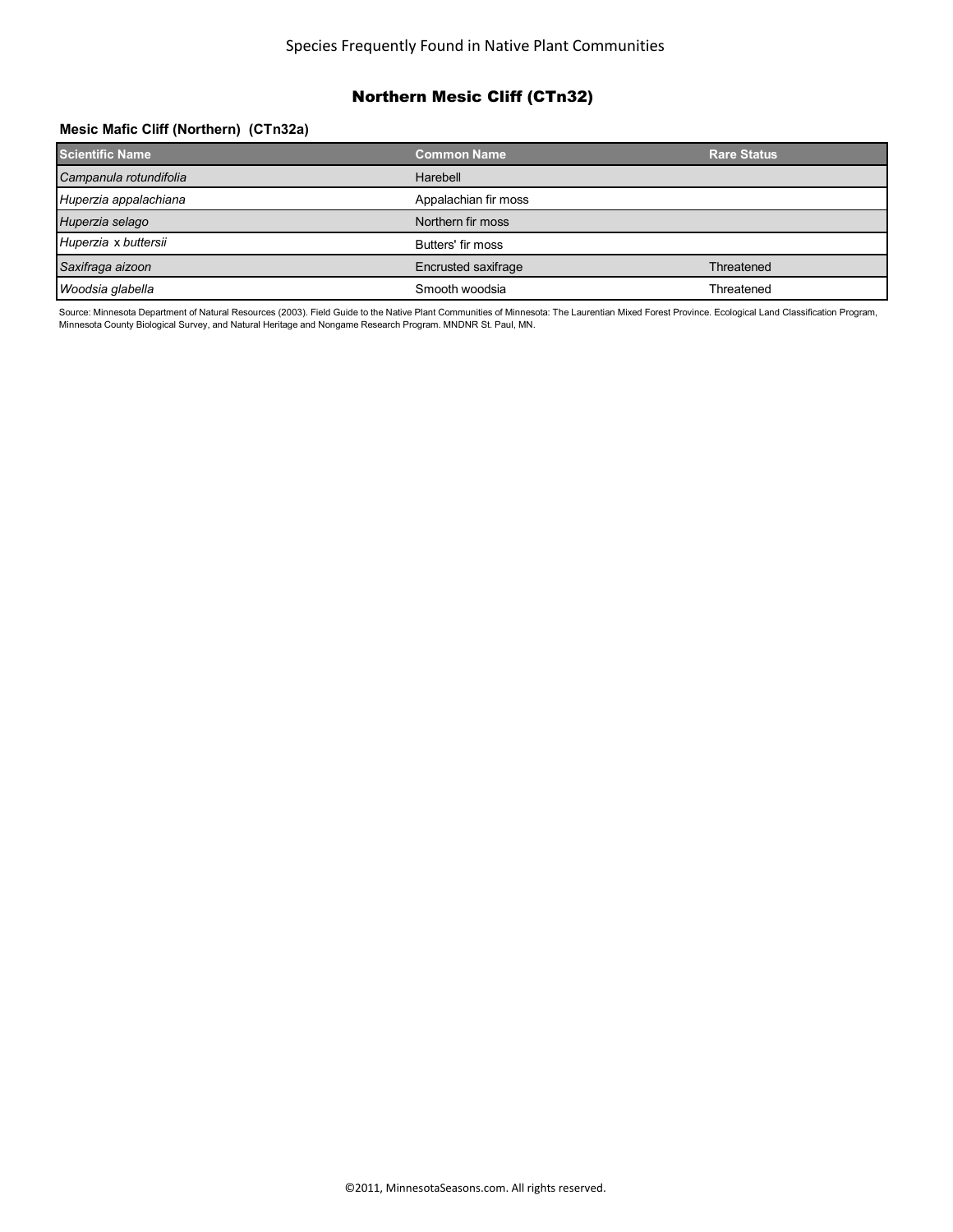#### Species Frequently Found in Native Plant Communities

# Northern Mesic Cliff (CTn32)

#### **Mesic Rove Cliff (Northern) (CTn32b)**

| <b>Scientific Name</b>             | <b>Common Name</b>     | <b>Rare Status</b> |
|------------------------------------|------------------------|--------------------|
| Carex praticola                    | Prairie-dweller sedge  | Special Concern    |
| Saxifraga aizoon                   | Encrusted saxifrage    | Threatened         |
| Woodsia scopulina ssp. laurentiana | Rocky Mountain woodsia | Threatened         |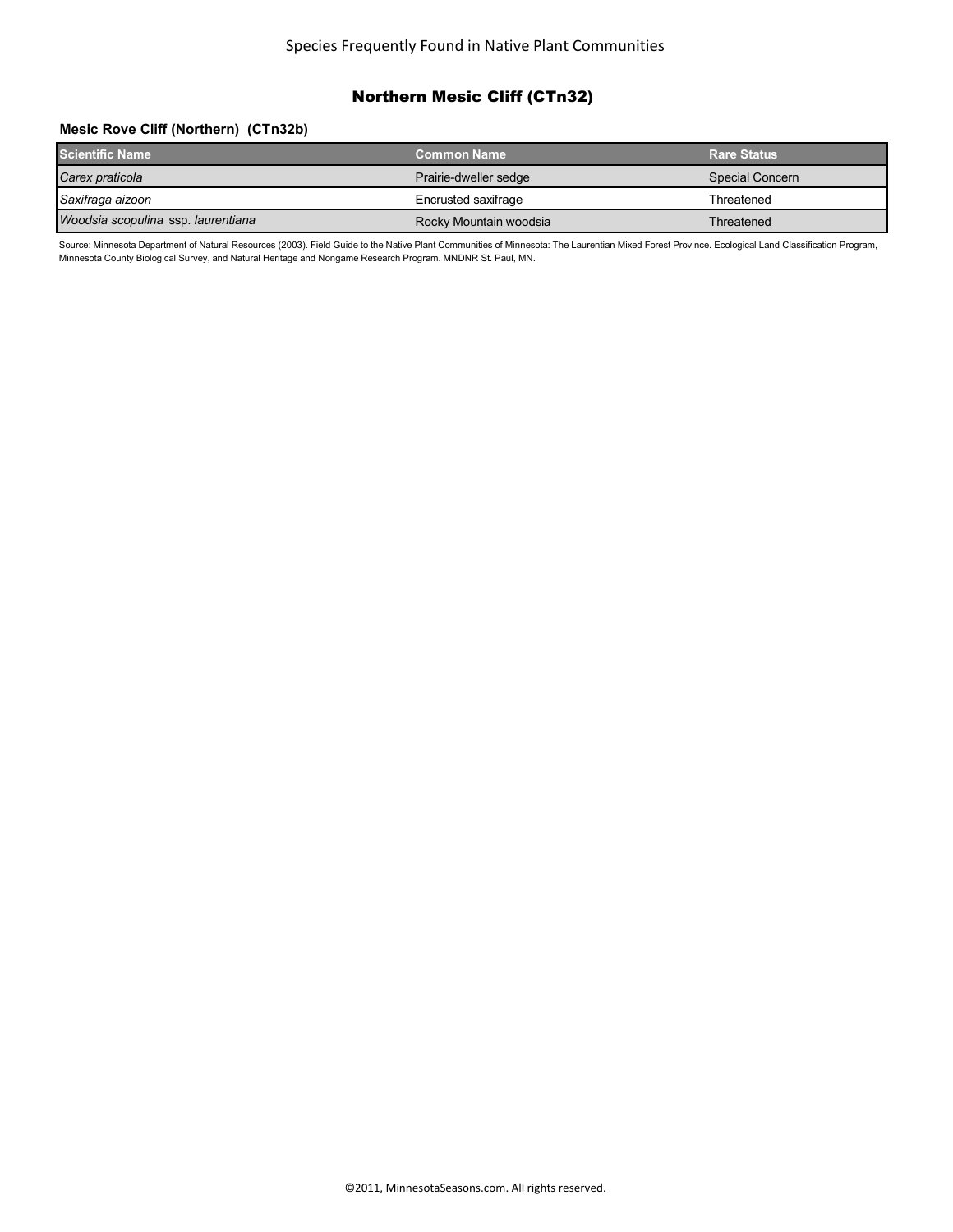#### **Mesic Thomson Cliff (Northern) (CTn32c)**

| <b>Scientific Name</b> | <b>Common Name</b> | <b>Rare Status</b> |
|------------------------|--------------------|--------------------|
| Huperzia spp.          | fir moss           |                    |
| Solidago hispida       | Hairy goldenrod    |                    |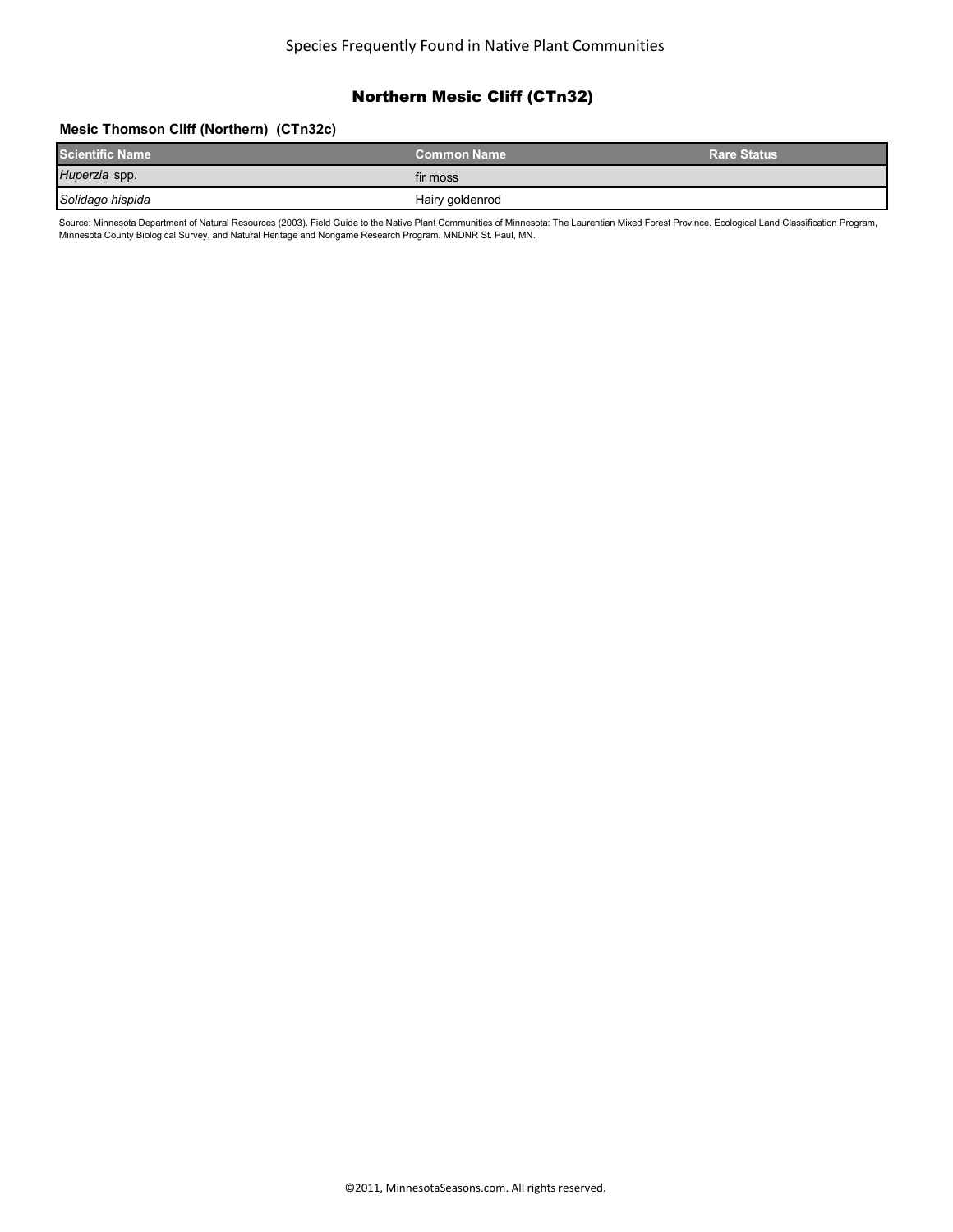#### **Mesic Felsic Cliff (Northern) (CTn32d)**

| <b>Scientific Name</b>   | <b>Common Name</b> ˈ | <b>Rare Status</b> |
|--------------------------|----------------------|--------------------|
| No information available |                      |                    |